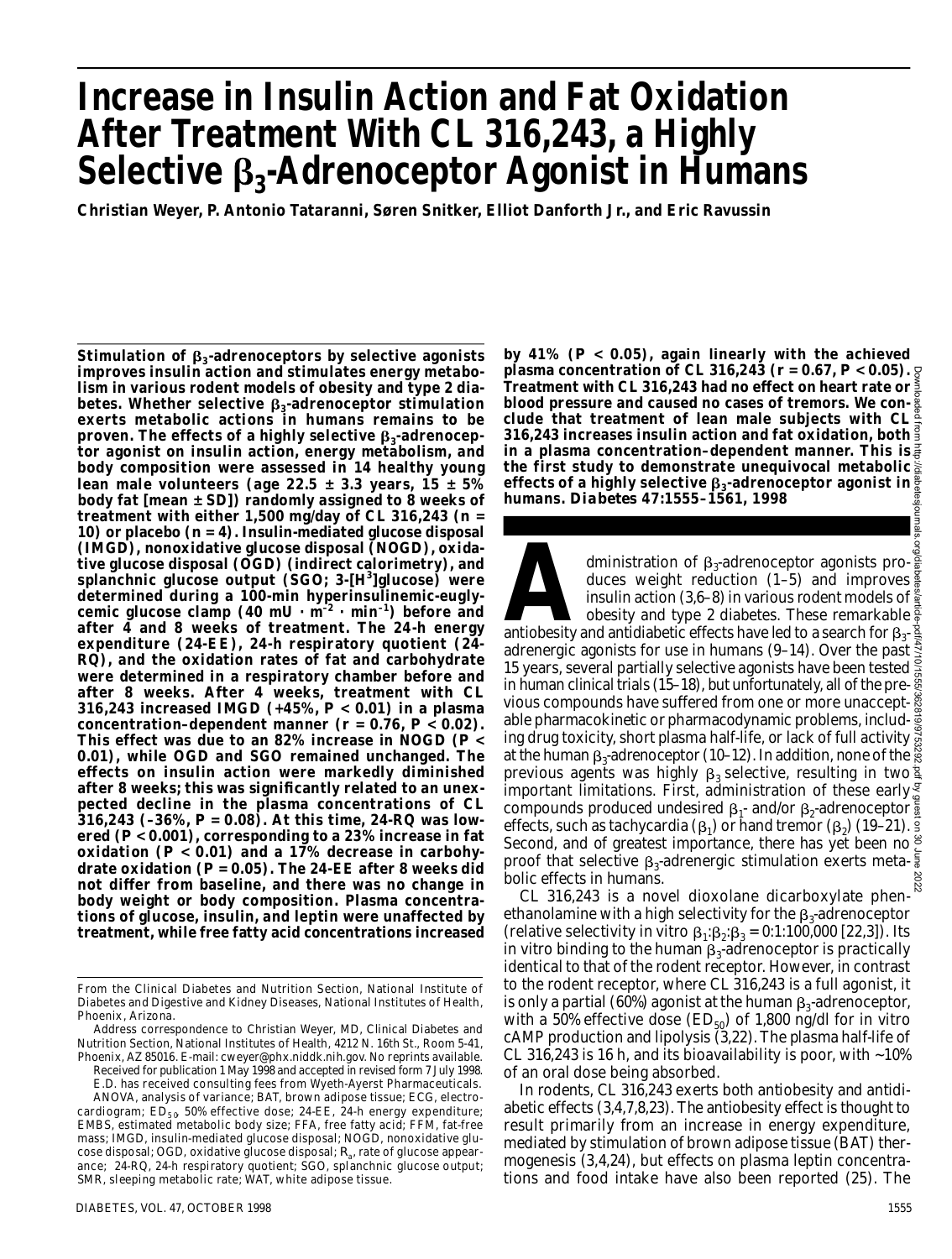antidiabetic properties in rodents result mainly from an increase in insulin-mediated glucose disposal (IMGD) (8,25).

In humans, CL 316,243 has been shown to exert lipolytic activity on white adipose tissue (WAT) in vitro (26), a finding recently confirmed by preliminary in vivo results (27). However, as yet, there has been no demonstration of a systemic metabolic effect after treatment with CL 316,243 in humans. The aim of the present study, therefore, was to investigate the effects of CL 316,243 on insulin action, energy expenditure, substrate oxidation, body composition, leptin concentrations, and vital signs in healthy young lean male subjects.

# **RESEARCH DESIGN AND METHODS**

Subjects. Fourteen healthy young lean male volunteers (Table 1) were enrolled into this randomized placebo-controlled double-blind study. Baseline examinations included a medical history, physical examination, 12-channel electrocardiogram (ECG) recording, routine laboratory tests, and a 75-g oral glucose tolerance test for the exclusion of impaired glucose tolerance or diabetes (World Health Organization criteria [28]). The study protocol was approved by the National Institute of Diabetes and Digestive and Kidney Diseases Institutional Review Board. After giving written informed consent, volunteers were randomly assigned (2:1 design) to 8 weeks of treatment with either 1,500 mg/day of CL 316,243 once a day (CL group, *n* = 10) or placebo (P group, *n* = 4). Subjects reported every day, except for the weekend days, to receive and ingest their study medication under observation. At baseline and after 4 and 8 weeks of treatment, subjects were admitted to the clinical unit for 3–4 days for assessment of body composition, insulin action, and energy metabolism (see below). During the inpatient stay, all subjects received a weight-maintaining diet and abstained from strenuous exercise before the measurements. Body weight, heart rate, blood pressure, body temperature, and any potential adverse events were assessed every 2 weeks.

**Body weight and body composition.** Total body weight was measured using a precision scale (ACME, San Leandro, CA) and was corrected for the weight of the hospital gown. Percentages of body fat, fat mass, and fat-free mass (FFM) were estimated at weeks 0 and 8 by total body dual-energy X-ray absorptiometry (DPX-L; Lunar Radiation, Madison, WI) (29).

**Insulin action.** At baseline and after 4 and 8 weeks of treatment, volunteers underwent a euglycemic-hyperinsulinemic glucose clamp (30). A primed (30 µCi) and continuous (0.3 µCi/min) 3-<sup>3</sup>H-glucose infusion was used to determine the basal rate of splanchnic glucose output (SGO) using the non–steady-state equation of Steele (31). After 120 min, a primed continuous insulin infusion (40 mU  $\cdot$  m<sup>-2</sup>  $\cdot$  min<sup>-1</sup>) was started and maintained for 100 min, during which plasma glucose concentration was maintained constant at ~5.0 mmol/l by means of a variable 20% glucose infusion. Blood was drawn every 5 min throughout the clamp for determination of plasma glucose concentration and every 10 min throughout the last 40 min for determination of plasma insulin concentration and 3-3H-glucose specific activity. During the euglycemic clamp, the rate of SGO equals the difference between the rate of exogenously infused glucose and the appearance rate of glucose  $(R_{\!\scriptscriptstyle 3}\!)$  determined

from Steele's equation. These data were calculated for each 10 min of the last 40 min of the clamp and then averaged to calculate the rate of IMGD. Indirect calorimetry using a ventilated hood system (32) was performed in conjunction with urinary nitrogen excretion determination (33) throughout the clamp to determine the rates of stimulated oxidative glucose disposal (OGD) and nonoxidative glucose disposal (NOGD). IMGD, OGD, NOGD, and SGO were normalized to the estimated metabolic body size (EMBS), calculated as FFM plus 17 kg (34).

**Energy metabolism.** At baseline and after 8 weeks of treatment, 24-h energy expenditure (24-EE), sleeping metabolic rate (SMR), and 24-h respiratory quotient (24-RQ) were determined in a respiratory chamber as described previously (35). In brief, volunteers entered the chamber at 7:45 A.M. after an overnight fast and remained therein until 7:00 A.M. the following morning. All subjects were fed three meals (at 8:00 A.M., 11:30 A.M., and 5:00 P.M.) and an evening snack (at 8:00 P.M.) composed of 50, 30, and 20% of calories from carbohydrate, fat, and protein, respectively. Spontaneous physical activity was measured by a radar system, and SMR was calculated as the mean metabolic rate of all 15-min periods during which physical activity was <1.5%. The 24-EE and SMR were adjusted for fat mass and FFM, while the 24-RQ was adjusted for percent body fat and energy balance, as described previously (35). From 24-EE, 24-RQ, and 24-h urinary nitrogen excretion, the oxidation rates of fat, carbohydrate, and protein were calculated.

**Analytic procedures.** Plasma glucose was determined by the glucose oxidase method (Beckman Instruments, Fullerton, CA), and plasma insulin concentrations were determined using a commercial radioimmunometric assay (Concept 4; ICN Biomedicals, Cosa Mesa, CA). The 3-<sup>3</sup>H-glucose specific activity was measured as described by others (36) using perchloric acid to precipitate proteins. Fasting plasma free fatty acid (FFA) (colorimetric assay; Wako Chemicals, Richmond, VA) and fasting plasma leptin concentrations (solid-phase sandwich enzyme immunoassay; Amgen, Thousand Oaks, CA) were measured at baseline and after 4 and 8 weeks. Plasma concentration of CL 316,243 was determined with a validated high-performance liquid chromatography assay using a reverse-phase column and ultraviolet detection.

**Statistical analyses.** Statistical analyses were performed using the procedures of SAS Institute (Cary, NC). Within-group comparisons were made by paired Student's *t* test procedures (changes from baseline to 4/8 weeks of treatment within each group) and by repeated measures analyses of variance (ANOVAs) for variables measured more than two times (overall effect of treatment). ANOVAs were performed for comparisons between groups. Data in the text and tables are given as means ± SD.

# **RESULTS**

Results for the CL group (*n* = 10) at baseline and after 4 and 8 weeks of treatment are given in Tables 1 and 2. In the P group  $(n = 4)$ , age  $(22.0 \pm 5.0 \,\text{years})$ , body weight  $(65.9 \pm 10.3 \,\text{m}$ kg), and body composition (14  $\pm$  4% body fat), as well as vital signs, biochemical measurements, and all measurements of insulin action and energy expenditure at baseline were similar to those of the CL group.

# TABLE 1

Physical characteristics and vital signs in 10 healthy young lean male subjects before and after 4 and 8 weeks of treatment with 1,500 mg/day of CL 316,243

|                                 | Week           |             |                |           |
|---------------------------------|----------------|-------------|----------------|-----------|
|                                 | 0              | 4           | 8              | D         |
| Age (years)                     | $22.7 \pm 2.8$ |             |                |           |
| Body composition                |                |             |                |           |
| Body weight (kg)                | $73.3 \pm 9.0$ |             | $73.3 \pm 8.6$ | <b>NS</b> |
| Body fat (%)                    | $15 \pm 5$     |             | $15 \pm 5$     | <b>NS</b> |
| Fat mass (kg)                   | $11.2 \pm 4.3$ |             | $11.4 \pm 4.3$ | <b>NS</b> |
| Fat-free mass (kg)              | $62.1 \pm 7.9$ |             | $61.9 \pm 8.1$ | <b>NS</b> |
| Vital signs                     |                |             |                |           |
| Heart rate (bpm)                | $64 \pm 11$    | $60 \pm 9$  | $66 \pm 8$     | <b>NS</b> |
| Systolic blood pressure (mmHg)  | $118 \pm 15$   | $122 \pm 8$ | $119 \pm 14$   | <b>NS</b> |
| Diastolic blood pressure (mmHg) | $70 \pm 20$    | $75 \pm 8$  | $65 \pm 8$     | <b>NS</b> |

Data are means ± SD. P values represent the result from repeated measures ANOVA (treatment effect). Treatment with CL 316,243 had no effects on body weight and body composition or on heart rate and blood pressure. Data for the placebo group are given in the text.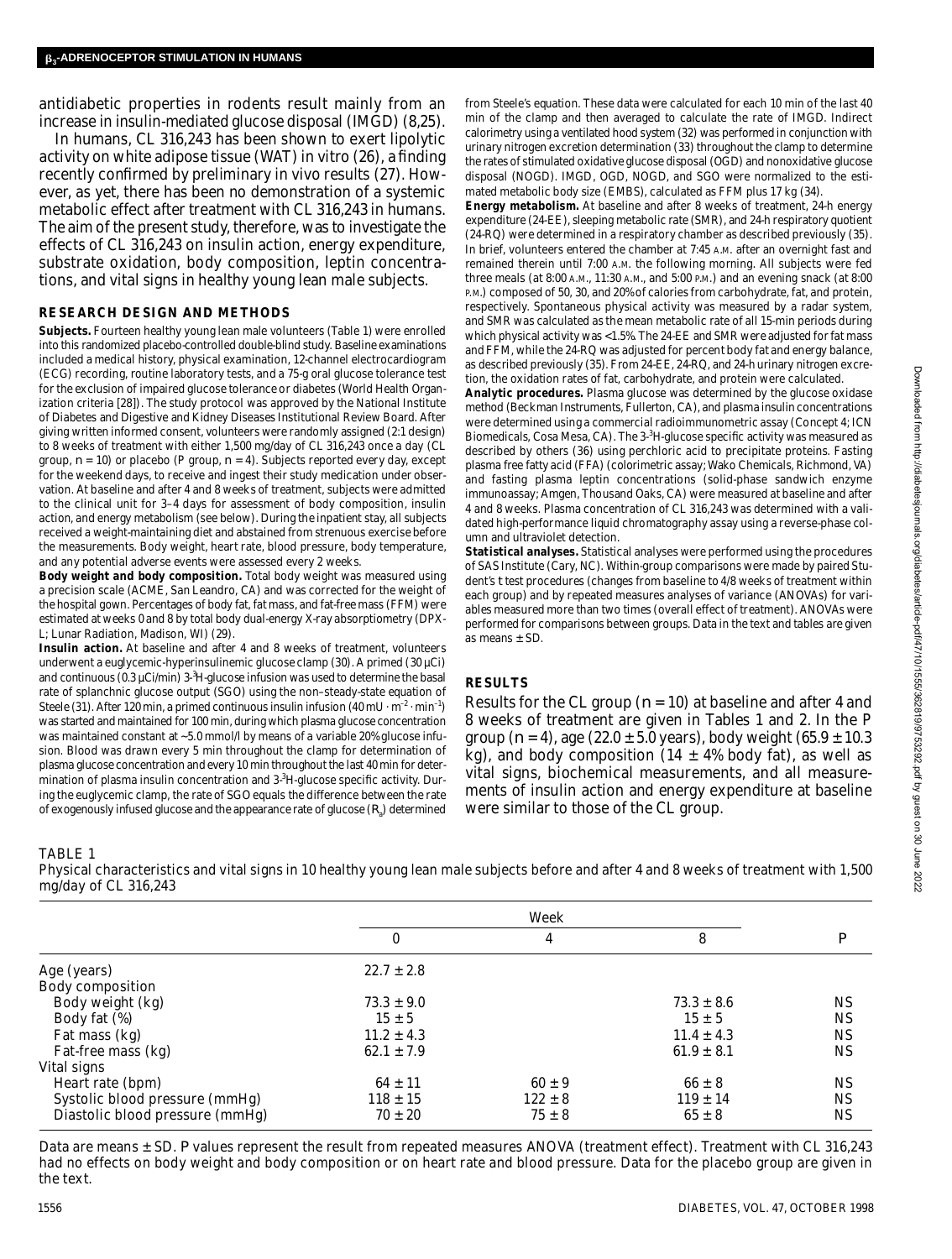#### TABLE 2

Achieved plasma concentrations of CL 316,243 and changes in selected biochemical measurements as well as in various measurements of insulin action and energy metabolism in 10 healthy young lean male subjects treated for 8 weeks with 1,500 mg/day of CL 316,243

|                                                                         | Week            |                           |                           |                  |
|-------------------------------------------------------------------------|-----------------|---------------------------|---------------------------|------------------|
|                                                                         | 0               | 4                         | 8                         | $\boldsymbol{P}$ |
| Plasma concentration of CL 316,243 (ng/dl) ( $n = 9$ )                  |                 | $1,978 \pm 959$           | $1,275 \pm 482$           | <b>NS</b>        |
| Biochemical measurements                                                |                 |                           |                           |                  |
| Fasting plasma glucose (mmol/l)                                         | $4.9 \pm 0.4$   | $5.0 \pm 0.7$             | $4.9 \pm 0.5$             | NS.              |
| Fasting plasma insulin (µU/ml)                                          | $7 \pm 5$       | $5 \pm 2$                 | $4 \pm 3$                 | NS.              |
| Fasting plasma FFAs (µmol/l)                                            | $141 \pm 79$    | $198 \pm 95$ <sup>*</sup> | $201 \pm 57$ <sup>*</sup> | < 0.05           |
| Fasting plasma leptin (ng/ml)                                           | $1.0 \pm 0.5$   | $1.0 \pm 1.0$             | $0.8 \pm 0.6$             | NS.              |
| Basal SGO (mg $\cdot$ kg <sup>-1</sup> EMBS $\cdot$ min <sup>-1</sup> ) | $1.8 \pm 0.2$   | $2.0 \pm 0.4$             | $1.9 \pm 0.2$             | NS.              |
| Insulin action                                                          |                 |                           |                           |                  |
| IMGD $(mg \cdot kg^{-1} EMBS \cdot min^{-1})$                           | $5.6 \pm 2.0$   | $8.1 \pm 2.31$            | $6.1 \pm 1.8$             | < 0.01           |
| NOGD $(mg \cdot \text{kg}^{-1} \text{ EMBS} \cdot \text{min}^{-1})$     | $3.2 \pm 1.8$   | $5.8 \pm 2.11$            | $4.0 \pm 1.4$             | < 0.05           |
| OGD (mg $\cdot$ kg <sup>-1</sup> EMBS $\cdot$ min <sup>-1</sup> )       | $2.4 \pm 0.5$   | $2.2 \pm 0.8$             | $2.1 \pm 0.5$             | NS.              |
| Energy metabolism                                                       |                 |                           |                           |                  |
| 24-EE (kcal/day)                                                        | $2.052 \pm 120$ |                           | $2.066 \pm 62$            | NS.              |
| SMR (kcal/day)                                                          | $1,504 \pm 81$  |                           | $1,508 \pm 126$           | NS.              |
| 24-RQ                                                                   | $0.86 \pm 0.02$ |                           | $0.83 \pm 0.03$ ‡         | < 0.01           |
| Body temperature (°F)                                                   | $97.4 \pm 0.5$  |                           | $97.5 \pm 0.3$            | NS.              |

Data are means ± SD. *P* values represent the result from repeated measures ANOVA (overall treatment effect). Note the large SD for the CL plasma concentration, reflecting the high interindividual variability as illustrated also in Fig. 2. Data for the placebo group are given in the text. \**P* < 0.08; †*P* < 0.01; ‡*P* < 0.001, changes from baseline to 4 and 8 weeks.

**Plasma concentrations of CL 316,243.** The fasting plasma concentrations of CL 316,243 achieved at 4 and 8 weeks in 9 of the 10 treated subjects (1 sample lost) are shown in Table 2. The mean concentration of CL 316,243 at 8 weeks  $(1,275 \pm 482)$ ng/dl) was 36% lower than at 4 weeks  $(1,978 \pm 959 \text{ ng/dl})$ , but this difference did not reach statistical significance (*P*= 0.08). Body weight, body composition, vital signs, and side effects. The 8 weeks of treatment with CL 316,243 or placebo had no effects on body weight  $(±0.0$  kg [CL group] vs.  $+0.1$  kg [P group], NS) or body composition (fat mass: 0.2 kg [CL group] vs. 0.5 kg [P group], NS; FFM: –0.2 kg [CL group] vs. –0.4 kg [P group], NS) (Table 1). CL 316,243 treatment did not affect heart rate or systolic and diastolic blood pressures (Table 1). ECG intervals (PR-, QRS-, and QT-) were unchanged, and there were no cases of cardiac arrhythmia. None of the volunteers treated with CL 316,243 developed hand or other tremors.

**Insulin action.** Treatment with CL 316,243 for 4 weeks resulted in a  $45 \pm 41\%$  increase ( $P < 0.01$ ) in IMGD (Table 2, Fig. 1*A*). This increase was linearly related to the achieved plasma concentrations of CL 316,243 (*r* = 0.76, *P* < 0.02; Fig. 2). The increased IMGD was exclusively accounted for by an 82  $\pm$  88% increase ( $P$  < 0.01) in NOGD, whereas OGD was unchanged (Table 2, Fig. 1*A*). No significant changes in IMGD or NOGD were seen in the P group (IMGD: from  $5.09 \pm 0.95$ to  $5.83 \pm 2.74$  mg  $\cdot$  kg<sup>-1</sup> EMBS  $\cdot$  min<sup>-1</sup>, NS; NOGD: from 2.66  $\pm$  0.99 to 3.31  $\pm$  2.21 mg  $\cdot$  kg<sup>-1</sup> EMBS  $\cdot$  min<sup>-1</sup>, NS). However, when the changes in insulin action were compared between the two groups, the difference did not reach statistical significance (*P* = 0.09 for both IMGD and NOGD). Between 4 and 8 weeks of treatment with CL 316,243, IMGD and NOGD declined, and at 8 weeks, neither of both measurements differed from the respective values before treatment (Table 2, Fig. 1*A*). Again, there was a linear relationship between the changes in IMGD (during weeks 4 and 8) and the changes in plasma CL 316,243 concentration during this time  $(P = -0.69, \frac{9}{80}$ <br>Plasma CL 316,243 concentration during this time  $(P = -0.69, \frac{9}{80}$ *P* < 0.05; Fig. 2). Basal SGO did not change during treatment  $\frac{8}{3}$ in either group (Table 2) and was entirely suppressed at the  $\frac{2}{9}$ end of the clamp in all subjects.

**Energy metabolism.** The 24-EE, SMR, and body tempera- $\frac{3}{3}$ ture did not change after 8 weeks of treatment with CL 316,243 (Table 2, Fig. 1*B*) or placebo (24-EE: from 2,018 ± 65 to 1,996 ± 61 kcal/day, NS; SMR: from 1,488 ± 49 to 1,513 ± 54  $\frac{8}{9}$ kcal/day, NS; body temperature: from 97.1  $\pm$  0.4 to 97.3  $\pm$ 0.7°F, NS). However, the 24-RQ was lowered in all 10 subjects treated with CL 316,243 (Fig. 1*B*, Table 2). This decline in 24- RQ corresponds to a 23  $\pm$  20% increase in fat oxidation (from  $\frac{2}{3}$ ) 87  $\pm$  18 to 108  $\pm$  24 g/day, P < 0.01) and a 17  $\pm$  14% decrease  $\frac{5}{9}$ in carbohydrate oxidation (from 239  $\pm$  40 to 199  $\pm$  56 g/day,  $\frac{5}{8}$  $P$  < 0.01), while protein oxidation was unchanged (Fig. 1*B*).  $\frac{2}{3}$ The decrease in 24-RQ ( $r = -0.69$ ,  $P = 0.07$ ) and the increase  $\frac{8}{5}$ in fat oxidation ( $r$  = 0.50,  $P$  < 0.05) were both correlated with  $\frac{2}{3}$ the achieved plasma concentrations of CL 316,243. No changes in 24-RQ (0.02  $\pm$  0.02, NS) or substrate oxidation were observed in the P group, and group comparisons were significant for 24-RQ  $(P< 0.001)$ , fat oxidation  $(P = 0.005)$ , and carbohydrate oxidation (*P* < 0.05). Neither energy intake nor energy balance during the 24-h respiratory chamber period differed between week 0 and week 8 in either group or between groups. However, as expected from the lowering in 24-RQ, the calculation of substrate balances during the 24 h in the chamber revealed a negative fat balance (–228 ± 227 kcal/day, *P* < 0.05) in the CL 316,243–treated subjects. Downloaded from http://diabetesjournals.org/diabetes/article-pdf/47/10/1555/362819/9753292.pdf by guest on 30 June 2022

**Fasting plasma concentrations of glucose, insulin, FFAs, and leptin.** As shown in Table 2, fasting plasma glucose was unchanged by treatment with CL 316,243, while fasting plasma insulin levels tended to decrease  $(-41 \pm 82\%)$ NS). Fasting plasma FFAs were increased by 41% by treatment (*P* < 0.05; Table 2), and this increase was linearly correlated with the achieved plasma concentrations of CL 316,243 at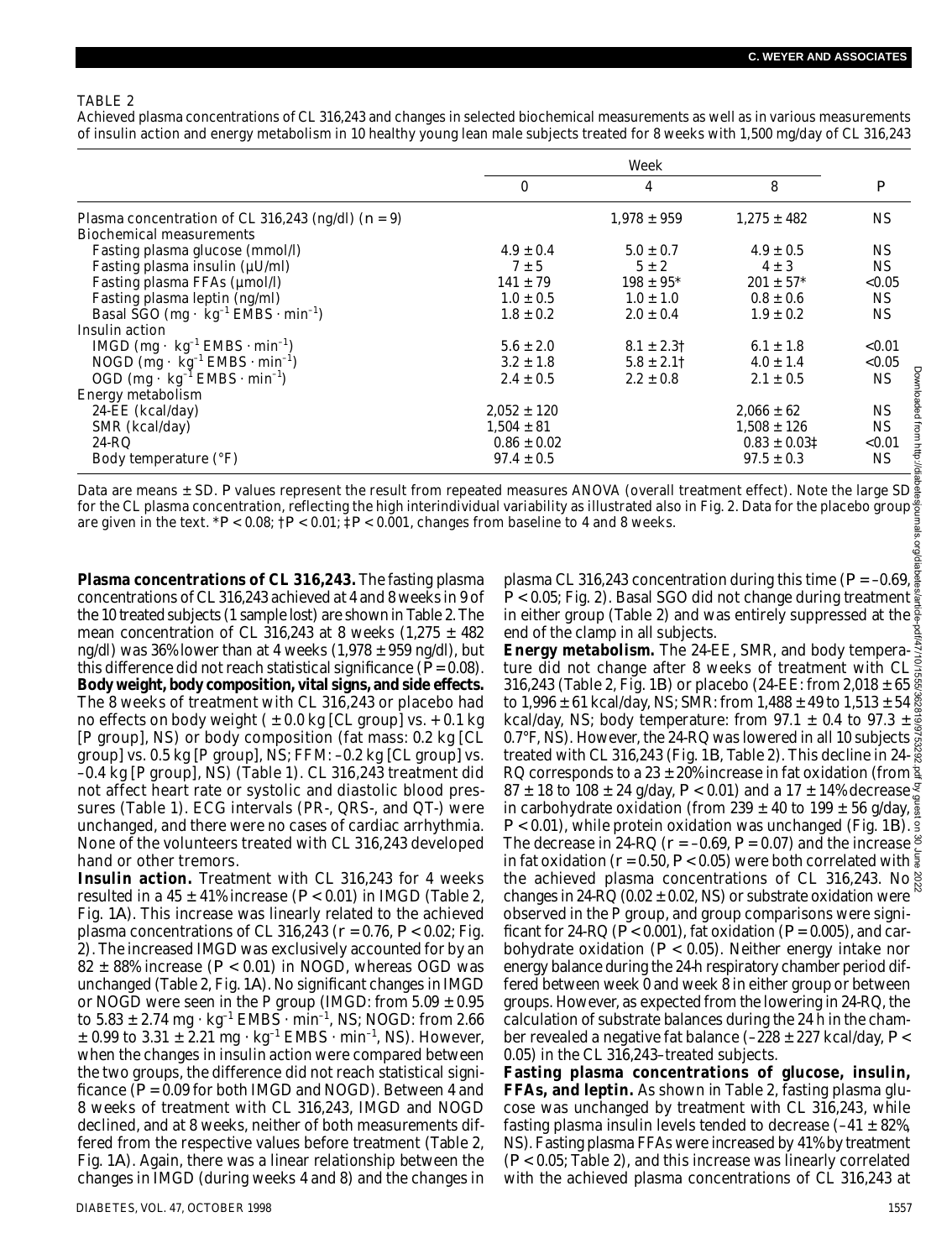

**FIG. 1. Changes in insulin action (***A***) and energy metabolism (***B***) after 4 and 8 weeks of treatment with the selective <sup>3</sup> -adrenoceptor agonist CL 316,243 in 10 healthy young lean male subjects.** *A :* **The heights of the columns represent total IMGD, while the subcolumns illustrate the respective proportions of OGD and NOGD. EBMS was calculated in our laboratory as FFM + 17 kg (34). \*\****P* **< 0.01, significant changes from baseline for total IMGD and NOGD, respectively. Individual results for IMGD (M) are given in the upper right corner.** *B***: The heights of the columns represent 24-EE, while the subcolumns illustrate the respective contributions of fat, carbohydrate, and protein oxidation. \****P* **< 0.05 and \*\****P* **< 0.01, significant changes from baseline for carbohydrate and fat oxidation, respectively. Individual results for 24-RQ are given in the upper right corner.**

week 4 ( $r = 0.67$ ,  $P < 0.05$ ; Fig. 2). Interestingly, the change in plasma FFA concentrations from week 4 to 8 was negatively correlated with the change in CL 316,243 concentrations during this time (*r* = –0.57, *P* < 0.05; Fig. 2). Fasting plasma leptin concentrations were unaffected by treatment with CL 316,243 (Table 2).

# **DISCUSSION**

After the first identification of  $\beta_3$ -adrenoceptor agonists in the early eighties (1,37) and the observation that this class of  $\beta$ adrenergic compounds was remarkably effective in correcting both obesity and diabetes in rodents (1–8), optimism was raised for discovering  $\beta_3$ -adrenoceptor agonists for use in humans. Today, the gene encoding for the human  $\beta_3$ -adreno-

ceptor has been isolated (38) and found to be expressed in human tissues (39,40). However, the  $\beta_3$ -adrenergic agonists tested in clinical studies over the past 15 years have had little pharmacological activity (9–12,15–18), and none has been highly selective for the  $\beta_3$ -adrenoceptor. This leads to the question whether the expression of biologically active  $\beta_{3}$ adrenoceptors in humans is sufficient to produce relevant metabolic effects (41,42). Recent results from both in vitro and in vivo studies using novel agents with high  $\beta_3$ -selectivity strongly suggest that biologically active  $\boldsymbol{\beta}_3$  adrenoceptors are present in humans (43,44), but to date, no study reporting metabolic effects of a selective  $\beta_3$ -adrenoceptor agonist in humans has been published.

The present study confirms the presence of functional  $\beta_{3}$ adrenoceptors in humans and demonstrates, for the first time, that administration of a selective  $\beta_3$ -adrenoceptor agonist exerts metabolic actions in humans. Treatment with the highly  $\beta_3$ -selective compound CL 316,243 for 4 weeks resulted in a 45% increase in IMGD in lean male subjects, reflecting an important effect on glucose metabolism. In addition, the 24- RQ was significantly lowered after 8 weeks of treatment, demonstrating a marked stimulation of fat oxidation. Importantly, both effects were related to the achieved plasma concentrations of CL 316,243, thus indicating that these metabolic actions are in fact the result of  $\beta_3$ -adrenergic stimulation.

Several questions emerge from these findings, particularly in regard to the putative mechanisms and sites of action of CL 316,243 in humans. With respect to the observed improvement in insulin action, the effect of the drug was entirely due to an increase in NOGD, whereas glucose oxidation was unaffected by treatment. This is in accordance with findings in rodents (8,23), in which CL 316,243 exerts its effects on insulin action exclusively by increasing NOGD, and also with earlier studies in humans using nonselective  $\beta_3$ -adrenergic agents (45,46). Because the earlier compounds tested in humans had stimulatory effects not exclusively on  $\beta_{3}$ adrenoceptors but also on  $\beta_1$ - and  $\beta_2$ -adrenoceptors, it was uncertain whether the observed effects on insulin action were a  $\beta_3$ -effect alone. In the present study, a highly selective  $_3$ -agonist was used, and therefore, it can be concluded that insulin action can be augmented by  $\beta_3$ -adrenoceptor stimulation alone in humans.

Interestingly, BAT and WAT were the only tissue sites responsible for the CL 316,243–induced increase in glucose disposal in lean rodents (8). In contrast, skeletal muscle glucose uptake was significantly increased in obese diabetic Zucker rats treated with CL 316,243 (23), but this may have been a secondary effect, since CL 316,243 also induced a marked decline in fasting plasma glucose and FFA concentrations in these animals. In our study, the increase in IMGD was achieved in parallel with an increase in plasma FFA concentrations. This is surprising, since insulin action is usually deteriorated by elevated FFA concentrations. Moreover, it remains controversial whether functional  $\beta_3$ -adrenoceptors are expressed in skeletal muscle in humans, and in fact, several studies have failed to detect  $\bm{\beta}_3$ -adrenoceptor mRNA expression in human (38) and rodent (47) skeletal muscle. In contrast, there is clear evidence for the expression of functional  $\beta_3$ -adrenoceptors in human WAT (26,43,44), and it has been shown in rodents that CL 316,243 increases the number and binding affinity of insulin receptors as well as the expression of glucose transporters in white adipocytes (3). More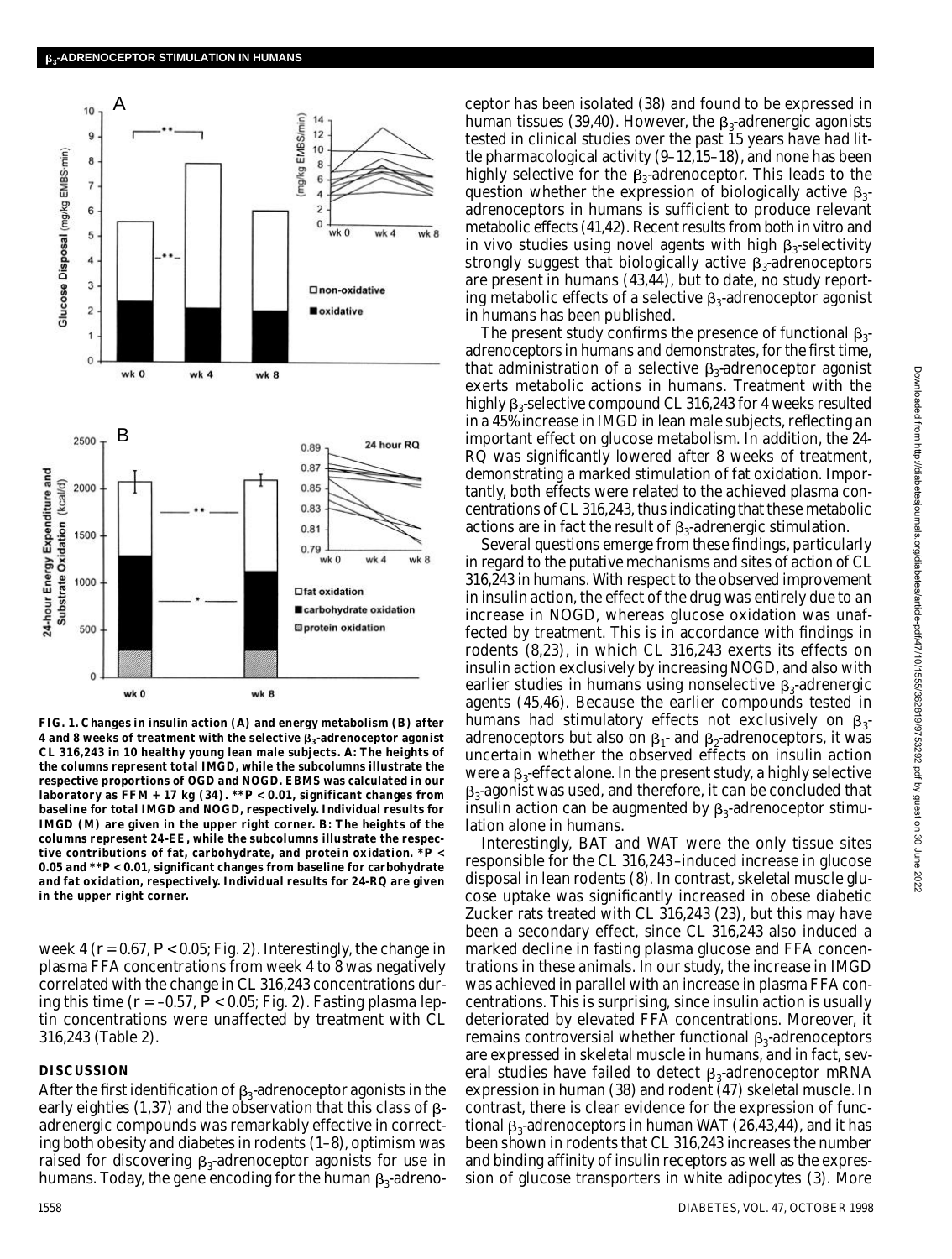

**FIG. 2. Relationship between the achieved plasma concentrations of CL 316,243 and the changes in IMGD (M) (***A* **and** *B***) and fasting plasma FFA** concentrations ( $\emph{C}$  and  $\emph{D}$ ) between 0 and 4 weeks ( $\emph{A}$  and  $\emph{C}$ ) and between 4 and 8 weeks ( $\emph{B}$  and  $\emph{D}$ ) in 9 of the 10 subjects treated with CL 316,243.

stimulates uncoupling protein–3 expression in WAT (48) and induces the appearance of brown adipocytes in areas considered traditionally to be WAT (49,50). The significance of these findings as a possible explanation for the improved insulin action in humans remains to be elucidated.

A finding of particular interest in our study was the observation that the increased glucose disposal and FFA concentrations at 4 weeks were both linearly related to the achieved plasma concentrations of CL 316,243. Upon closer scrutiny, the most prominent increase in insulin action and fasting plasma FFA concentrations after 4 weeks occurred in the three subjects in whom the achieved plasma concentrations of CL 316,243 exceeded the in vitro  $ED_{50}$  for cAMP production and lipolysis of 1,800 ng/dl (22,51). In these subjects, the increase in IMGD and FFA concentrations reached 83 and 140%, respectively. Considering the poor oral bioavailability of CL 316,243 (~10% absorption), it seems likely that larger pharmacodynamic effects would have been observed in the remaining subjects if higher plasma concentrations of CL 316,243 had been achieved. Importantly, the observed effects on insulin action were obtained in lean young men, i.e., in subjects with an a priori high insulin sensitivity. Results in rodents suggest that the effects of  $\beta_3$ -adrenoceptor agonists on insulin action are greater in obese diabetic than in lean animals (23), a finding supported by a study in humans using a nonselective compound (45). The increase in glucose disposal seen after 4 weeks of treatment was markedly dimin-

recently, it has been reported that in rodents, CL 316,243 ished after 8 weeks, and this change in IMGD was, again, correlated with the change in plasma CL 316,243 concentrations, which declined by 36% during this time. Interestingly, the marked lowering of the 24-RQ was found after 8 weeks, i.e., when the prevailing plasma concentrations of the com-  $\frac{1}{2}$ pound were already decreased.

> The decline in plasma concentrations of CL 316,243  $\frac{5}{8}$ between 4 and 8 weeks was unexpected and was not anticipated from earlier clinical studies. We have no explanation for  $\frac{8}{5}$ this, but noncompliance can be ruled out, as subjects were  $\frac{2}{3}$ observed taking their medications. As pointed out, CL 316,243  $\frac{8}{6}$ is poorly absorbed in humans, which may have favored fluctuations in the bioavailability of the compound. Alternatively, the metabolism of the drug might have accelerated over time. It is unlikely that a downregulation of  $\beta_3$ -adrenoceptors accounted for the observed decline in insulin action between 4 and 8 weeks, as the  $\beta_3$ -adrenoceptor lacks phosphorylation sites at its intracellular domain, and it has been demonstrated that in rodents, the  $\beta_3$ -adrenoceptor is upregulated rather than downregulated by chronic  $\beta$ -adrenergic stimulation (52). However, the regulation of the human  $\beta_3$ -adrenoceptor may differ from that of the rodent receptor.

The observed decline in 24-RQ after 8 weeks indicates a shift from carbohydrate to fat oxidation by more than 200 kcal/day or ~10% of daily energy intake. Noteworthy is that these changes took place under carefully controlled dietary conditions, i.e., neither caloric intake nor macronutrient composition differed between the chamber experiments before and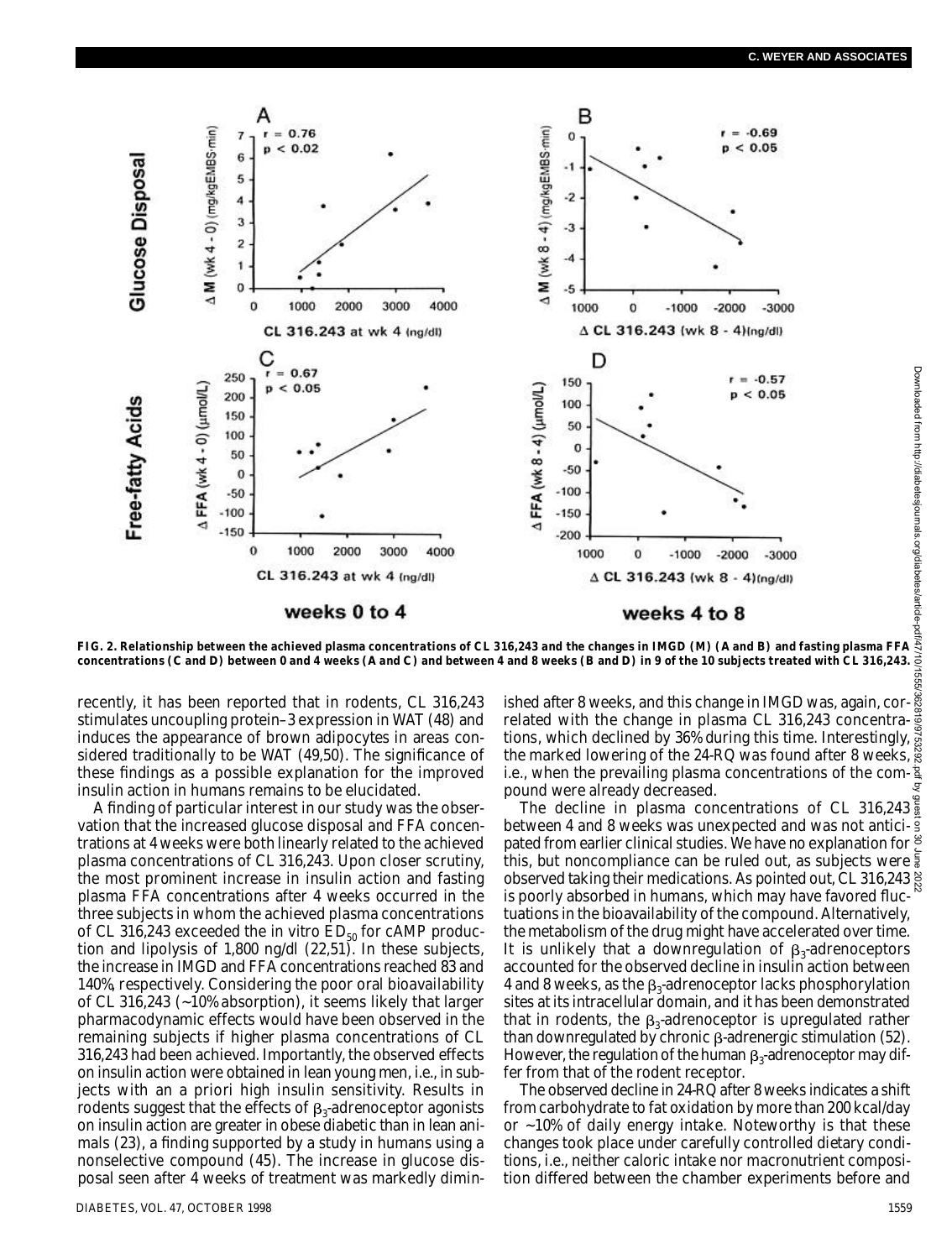after treatment. Furthermore, the 24-RQ of each subject was adjusted for energy balance, another major determinant of 24-RQ. Hence, it can be concluded that these changes in substrate oxidation reflect  $\boldsymbol{\beta}_3$ -adrenergic stimulation.

In rodents, treatment with  $\beta_3$ -adrenoceptor agonists is known to increase fat oxidation. Although this is believed to be accounted for primarily by the enhanced BAT thermogenesis in these animals (53), we saw no effect of CL 316,243 on thermogenesis, as 24-EE, SMR, and body temperature were unaffected by treatment. We also found no effect of CL 316,243 on the plasma concentrations of leptin. This is in good agreement with findings in lean young rats (54), while in rodent models of diet-induced obesity, a marked suppression of leptin by treatment with CL 316,243 has been reported (54). Despite the lack of effects on thermogenesis and plasma leptin concentration and the failure to produce a measurable reduction of fat mass after 8 weeks, this study does not rule out a potential antiobesity effect of CL 316,243 in humans. First, it has been reported that the antidiabetic effects of  $\beta_3$ -adrenoceptor agonists in animals can be achieved with doses that do not increase thermogenesis or cause weight reduction (10). Second, in lean rodents, administration of  $\beta_3$ -adrenoceptor agonists produces only minor weight reductions, irrespective of whether thermogenesis is increased or not (10). Thus, treatment with CL 316,243, besides stimulating fat oxidation, may decrease fat stores over time, either preferentially in obese subjects or in lean subjects at higher plasma concentrations. Noteworthy is that the 24-h fat balance was negative in the CL 316,243–treated subjects at the end of the study, but this finding cannot be directly extrapolated to changes in fat mass, since dietary intake was not controlled during the 8 weeks of treatment.

We found no measurable cardiovascular effects or hand tremors after treatment with 1,500 mg/day of CL 316,243, confirming the high  $\beta_3$ -selectivity of this compound found in preclinical evaluation (22,51).

In conclusion, treatment of lean male human subjects with CL 316,243, a highly selective and partial  $\beta_3$ -adrenoceptor agonist, increases insulin action and fat oxidation in a plasma concentration–dependent manner. However, in the absence of changes in energy expenditure, CL 316,243 had no effect on body weight or composition. The observed metabolic actions were not accompanied by cardiovascular effects or hand tremors. This is the first study to demonstrate metabolic actions of a highly selective  $\beta_3$ -adrenoceptor agonist in humans. Its findings should encourage the clinical development and testing of new  $\beta_3$ -adrenoceptor agonists that are more fully active, have a higher bioavailability, and are developed against the human receptor as putative drugs for the treatment of obesity and diabetes in humans.

# **A C K N O W L E D G M E N T S**

This study was funded in part by American Cyanamid Company, Pearl River, New York, now part of Wyeth-Ayerst Pharmaceuticals, Princeton, New Jersey.

We thank the subjects for participation and Mike Millner, Frank Gucciardo, Thomas Anderson, Nicole Roll, and Mary Beth Monroe for technical support in conducting this study. The assistance of the nursing and dietary staff of the Clinical Diabetes and Nutrition Section, National Institute of Diabetes and Digestive and Kidney Diseases, Phoenix, Arizona, is gratefully acknowledged.

# **R E F E R E N C E S**

- 1. Arch JRS, Ainsworth AT: Thermogenic and antiobesity activity of a novel  $\beta$ adrenoceptor agonist (BRL 26830A) in mice and rats. *Am J Clin Nutr* 38:549–558, 1983
- 2. Arch JRS, Ainsworth AT, Ellis RDM, Piercy V, Thody VE, Thurlby PL, Wilson C, Wilson S, Young P: Treatment of obesity with thermogenic B-adrenoceptor agonists. *Int J Obes* 8:1–11, 1984
- 3 . Yoshida T, Sakane N, Wakabajashi Y, Umekawa T, Kondo M: Anti-obesity and anti-diabetic effects of CL 316,243, a highly specific  $\beta_3$ -adrenoceptor agonist, in yellow KK mice. *Life Sci* 54:491–498, 1994
- 4 . Yoshida T, Sakane N, Wakabajashi Y, Umekawa T, Kondo M: Anti-obesity effect of CL 316,243, a highly specific  $\beta_3$ -adrenoceptor agonist, in mice with monosodium-L-glutamate–induced obesity. *Eur J Endocrinol* 131:97-102, 1994
- 5 . Yen TT, Fuller RW, Hemrick-Leukkce SK, Dininger NB: The antiobesity and metabolic activities of LY104119 in obese and normal mice. *Int J Obes* 8:69–87, 1984
- 6. Wilbraham JM, Wooton CL, Martin DA, Holloway BR:  $\beta_3$ -Adrenergic agonist, Zeneca ZD2079, improves glucose homeostasis in insulin-resistant rodents (Abstract). *Diabetes* 46 (Suppl. 1):A212, 1987
- 7 . Largis EE, Burns MG, Muenkel HA, Dolan JA, Claus TH: Antidiabetic and antiobesity effects of a highly selective  $\beta_3$ -adrenoceptor agonist (CL 316,243). *Drug Dev Res* 32:69–76, 1994
- 8. De Souza CJ, Hirshman MF, Horton ES: CL 316,243, a  $\beta_3$ -specific adrenoceptor agonist, enhances insulin-mediated glucose disposal in nonobese rats. *D i a b e t e s* 46:1257–1263, 1997
- 9. Howe R: β<sub>3</sub>-adrenoceptor agonists. *Drugs Future* 18:529–549, 1993
- 10. Arch JRS, Wilson S: Prospects for  $\beta_3$ -adrenoceptor agonists in the treatment of obesity and diabetes. *Int J Obes* 20:191–199, 1996
- 11. Himms-Hagen J, Danforth E Jr: The potential role of  $\beta_3$ -adrenoceptor agonists in the treatment of obesity and diabetes. *Curr Opin Endocrinol Diab* 3:59-65, 1996
- 12. Danforth E Jr, Himms-Hagen J: Obesity and diabetes and the  $\beta_3$ -adrenergic receptor. *Eur J Endocrinol* 136:362-365, 1997
- 13. Arner P: The β-adrenergic receptor—a cause or cure of obesity? *N Engl J Med* 333:382–383, 1995
- 14. Lowell BB, Flier JS: The potential significance of  $\beta_3$ -adrenergic receptors (Editorial). *J Clin Invest* 95:923, 1995
- 15. Munro JF, Chapman BJ, Robb GH, Zed C: Clinical studies with thermogenic drugs. In *Recent Advances in Obesity Research.* Vol 5. Berry EM, Eliahou SH, Shafir E, Eds. London, Libbey, 1987, p. 155-159
- 16. Connacher AA, Bennet WM, Jung RT, Rennie MJ: Metabolic effects of three weeks administration of the <sup>3</sup> -adrenoceptor agonist BRL 26830A. *Int J Obes* 16:685–694, 1992
- 17. Haesler E, Golay A, Guetzelhan C, Schutz Y, Hartmann D, Jequier E, Felber JP: Effect of a novel  $\beta_3$ -adrenoceptor agonist (Ro 40-2148) on resting energy expenditure in obese women. *Int J Obes* 18:313–322, 1994
- 18. Scheidegger K, Robbins DC, Danforth E Jr: Effects of chronic  $\beta$ -receptor stimulation on glucose metabolism. *Diabetes* 33:1144-1149, 1984
- 19. Connacher AA, Lakie M, Powers N, Elton RA, Walsh EG, Jung RT: Tremor and the anti-obesity drug BRL 26830A. *Br J Clin Pharmacol* 30:613–615, 1990
- 20. Wheeldon NM, McDevitt DG, Lipworth BJ: Cardiac effects of the  $\beta_{3}$ -adrenoceptor agonist BRL 26830A. *Br J Clin Pharmacol* 37:363–369, 1994
- 21. Acheson KJ, Ravussin E, Schoeller DA, Christin L, Bourquin L, Baertschi P, Danforth E Jr, Jequier E: Two-week stimulation or blockade of the sympathetic nervous system in man: influence on body weight, body composition, and twenty-four-hour energy expenditure. *Metabolism* 37:91-98, 1988
- 22. Bloom JD, Dutia MD, Johnson BD, Wissner A, Burns MG, Largis EE, Dolan JA, Claus TH: Disodium (R,R)-5-[2-[[2-(3-chlorphenyl)-2-hydroxyethyl] amino]propyl]-1,3-benzo-dioxyle-2,2-dicarboxylate (CL 316,243): a potent βadrenergic agonist virtually specific for  $\beta_3$ -adrenoceptors: a promising antidiabetic and antiobesity agent. *J Med Chem* 35:3081–3084, 1992
- 23. Liu X, Perusse F, Bukowieki LJ: Mechanisms of the anti-diabetic effects of the 3 -adrenergic agonist CL 316,243 in obese Zucker (ZDF) rats. *Am J Physiol* 274:R1212–R1219, 1998
- 24. Himms-Hagen J, Cui J, Danforth E Jr, Taatjes DJ, Lang SS, Waters BL, Claus TH: Effect of CL 316,243, a thermogenic  $\beta_3$ -agonist, on energy balance and brown and white adipose tissues in rats. *Am J Physiol* 266:R1371–R1382, 1994
- 25. Mantzoros CS, Qu D, Frederich RC, Susulic VS, Lowell BB, Maratos-Flier E, Flier JS: Activation of  $\beta_3$ -adrenergic receptors suppresses leptin expression and mediates a leptin-independent inhibition of food intake in mice. Diabetes 45:909–914, 1996
- 26. Hoffstedt J, Lönnqvist F, Shimizu M, Blaak E, Arner P: Effects of several putative  $\beta_3$ -adrenoceptor agonists on lipolysis in human omental adipocytes. *Int J Obes* 20:428–434, 1996
- 27. Calles-Escandon J, Steiner K, Danforth E Jr.: Increased lipolysis in obese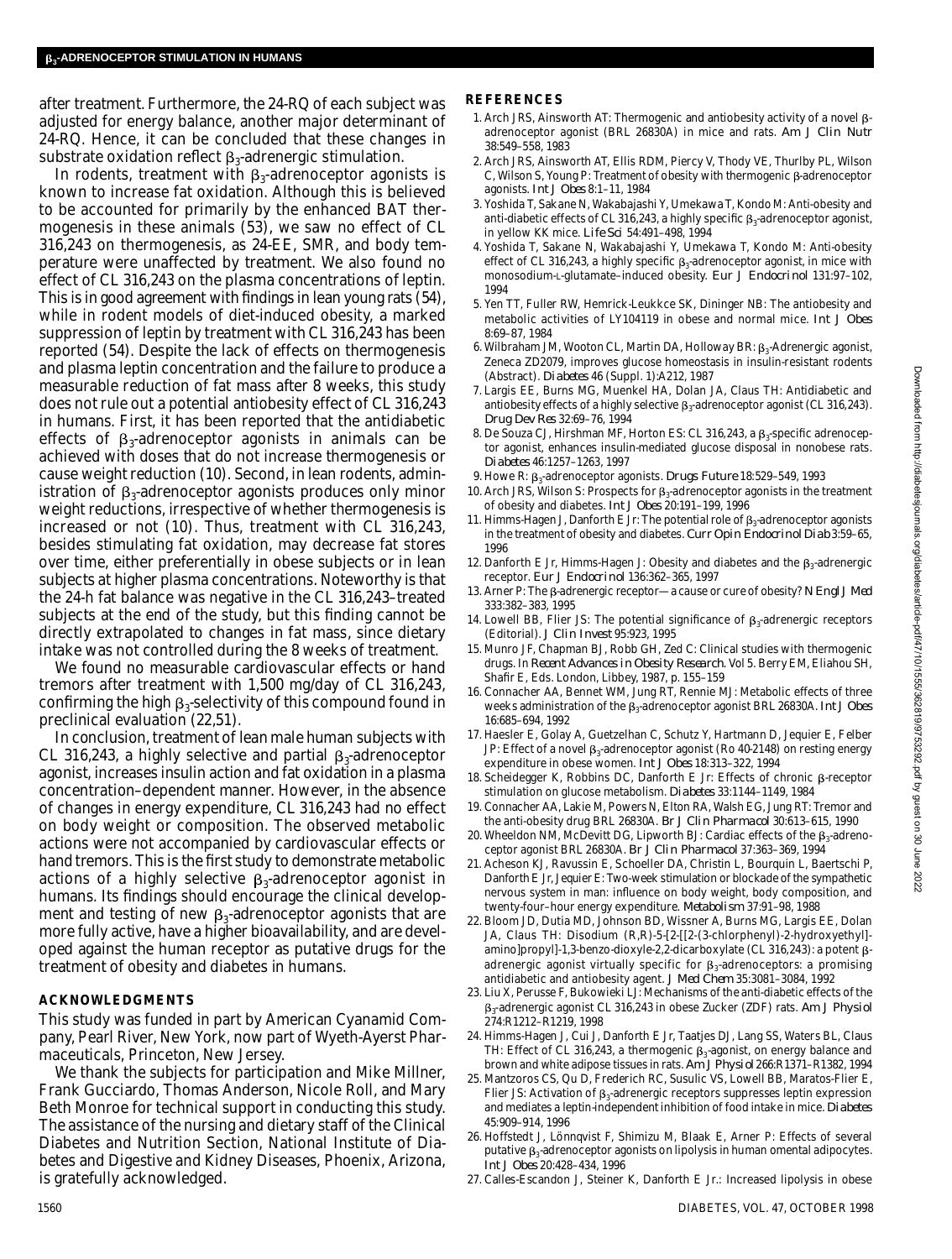insulin-resistant individuals after 3-month treatment with a highly selective  $\beta_{3}$ adrenergic receptor (Abstract). *Obes Res* 5 (Suppl. 1):O18, 1997

- 28. World Health Organization: *Diabetes Mellitus: Report of a WHO Study* Group. Geneva, World Health Org., 1985 (Tech. Rep. Ser., no. 17), p. 45-51
- 2 9 . Mazess RB, Barden HS, Bisek, JP, Hanson J: Dual-energy X-ray absorptiometry for total body and regional bone mineral and soft tissue composition. Am *J Clin Nutr* 55:950–954, 1990
- 30. Bogardus C, Lillioja S, Mott D, Reaven G, Kashiwagi A, Foley JE: Relationship between obesity and maximal stimulated glucose uptake in vivo and in vitro in Pima Indians. *J Clin Invest* 78:1568–1578, 1984
- 31. Steele R: Influence of glucose loading and of injected insulin on hepatic glucose output. *Ann N Y Acad Sci* 82:420–430, 1959
- 32. Bogardus C, Lillioja S, Ravussin E: Familial dependence of the resting metabolic rate. *N Engl J Med* 315:96–100, 1986
- 33. Lusk G: Analysis of the oxidation of mixtures of carbohydrate and fat: a correction. *J Biol Chem* 59:41–42, 1924
- 3 4 . Lillioja S, Bogardus C: Obesity and insulin resistance: lessons learned from the Pima Indians. *Diabetes Metab Rev* 4:517–540, 1988
- 35. Ravussin E, Lillioja S, Anderson TE, Christin L, Bogardus C: Determinants of 24-hour energy expenditure in man: method and results using a respiratory c h a m b e r. *J Clin Invest* 78:1568–1578, 1986
- 36. Best JD, Judzewitsch RG, Pfeifer MA, Beard JC, Halter JB, Porte D Jr: The effect of chronic sulfonylurea therapy on hepatic glucose production in noninsulin-dependent diabetes. *Diabetes* 31:333-338, 1982
- 37. Arch JRS: The brown adipocyte  $\beta$ -adrenoceptor. *Proc Nutr Soc* 48:215-223, 1989
- 38. Emorine LJ, Marvllo S, Briend-Sutren MM, Patey G, Tate K, Delavier-Klutschko C, Strosberg D: Molecular characterization of the human  $\beta_3$ -adrenergic receptor. *Science* 241:1118-1121, 1989
- 39. Krief S, Lönnqvist F, Raimbault S, Baude B, Van Spronsen A, Arner P, Strosberg AD, Ricquier D, Emorine LJ: Tissue distribution of  $\beta_3$ -adrenergic receptor mRNA in man. *J Clin Invest* 91:344–349, 1993
- 40. Revelli JP, Muzzin P, Paoloni A, Moinat M, Giacobino JP: Expression of the  $\beta_{3}$ adrenergic receptor in human white adipose tissue. *J Mol Endocrinol* 10:193–197, 1993
- 41. Rosenbaum M, Malbon CC, Hirsch J, Leibel RL: Lack of  $\beta_3$ -adrenergic effect on lipolysis in human subcutaneous adipose tissue. *J Clin Endocrinol Metab* 77:352–355, 1993
- 42. Van Liefde Ι, Van Ermen A, Vauquelin G: No functional atypical β-adrenergic receptor in human omental adipocytes. *Life Sci* 54:209–214, 1994
- 4 3 . Lönnqvist F, Krief S, Strosberg AD, Nyberg M, Emorine LJ, Arner P: Evidence for a functional β<sub>3</sub>-adrenoceptor in man. *Br J Pharmacol* 44:264–270, 1993
- 4 4 . Enokson S, Shimizu M, Lönnqvist F, Nordenström J, Arner P: Demonstration of an in vivo functional ß<sub>3</sub>-adrenoceptor in man. *J Clin Invest* 95:2239–2245, 1995
- 45. Mitchell TH, Ellis RDM, Smith SA, Robb G, Cawthorne MA: Effects of BRL  $35315$ , a  $\beta$ -adrenergic agonist with novel selectivity, on glucose tolerance and insulin sensitivity in obese subjects. *Int J Obes* 13:757–766, 1989
- 46. Smith SA, Cawthorne MA, Fay LC, McCullough DA, Mitchell TH: Effect of a novel β-adrenoceptor agonist on insulin sensitivity in lean healthy male volunteers (Abstract). *Diabetologia* 37 (Suppl. 1):15A, 1994
- 4 7 . Granneman JG, Lahners KN, Chaudry A: Molecular cloning and expression of the rat β<sub>3</sub>-adrenergic receptor. *Mol Pharmacol* 40:895–899, 1991
- 48. Gong DW, He Y, Karas M, Reitman M: Uncoupling protein-3 is a mediator of thermogenesis regulated by thyroid hormone,  $\beta_{\text{3}}$ -adrenergic agonists, and leptin. *J Biol Chem* 272:24129–24132, 1997
- 49. Ghorbani M, Himms-Hagen J: Appearance of brown adipocytes in white adi- $\frac{1}{2}$  pose tissue during CL 316,243–induced reversal of obesity and diabetes in  $\frac{1}{2}$ Zucker *fa/fa* rats. *Int J Obes* 21:465-475, 1997
- 50. Yoshida T, Umekawa T, Kumamoto K, Sakane N, Kogure A, Kondo M, Wak- $\frac{8}{8}$ abayashi Υ, Kawada T, Nagase I, Saito Μ: β<sub>3</sub>-adrenergic agonist induces a functional active uncoupling protein in fat and slow-twitch muscle fibers. *Am J P h y s i o l* 274:E469–E475, 1998
- 51. Dolan JA, Muenkel HA, Burns MG, Pellegrino SM, Fraser CM, Pietri F, Storsberg AD, Largis EE, Dutia MD, Bloom JD, Bass AS, Tanikella TK, Cobuzzi A, Lai FM, Claus TH:  $\beta_3$ -adrenoceptor selectivity of the dioxolan dicarboxylate phenethanolamines. *J Pharmacol Exp Ther* 269:1000–1006, 1993 Downloaded from http://diabetesjournals.org/diabetes/article-pdf/47/10/1555/362819/9753292.pdf by guest on 30 June 2022
- 52. Thomas RF, Holt BD, Schwinn OA, Liggett SB. Long-term agonist exposure induces up-regulation of  $\beta_{\text{3}}$ -adrenergic receptor expression via multiple cAMP response elements. *Proc Natl Acad Sci U S A* 89:4490–4494, 1992
- 53. Wilson S, Thurlby PL, Arch JRS: Substrate supply for thermogenesis induced  $\frac{2}{90}$ by the β-adrenoceptor agonist BRL 26830A. *Can J Physiol Pharmacol*<sup>2</sup> 65:113–119, 1987
- 54. Ghorbani M, Himms-Hagen J: Treatment with CL 316,243, a  $\beta_3$ -adrenoceptor agonist, reduces serum leptin in rats with diet- or aging-associated obesity, but not in Zucker rats with genetic (*f a / f a*) obesity. *Int J Obes* 22:63–65, 1998